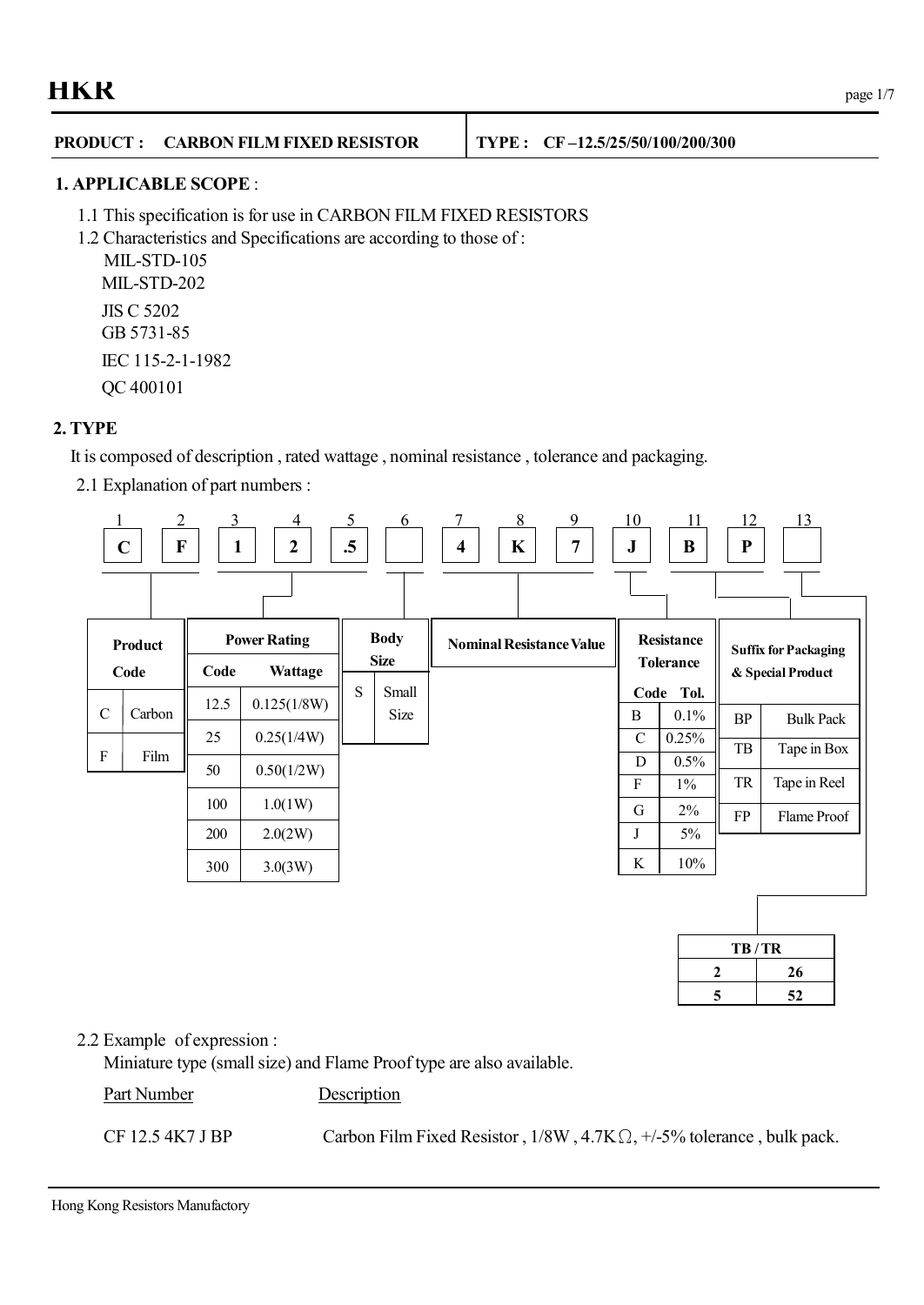| <b>HKR</b><br>page 2/7 |
|------------------------|
|------------------------|

# **PRODUCT : CARBON FILM FIXED RESISTOR TYPE : CF –12.5/25/50/100/200/300**

2.3 Color code indication for nominal resistance value and tolerance Fixed resistors of which the nominal resistance value and tolerance are indicated by color codes following the standard as below:



| <b>COLOR</b>  | $1ST$ DIGIT      | $2^{ND}$ DIGIT   | <b>MULTIPLIER</b> | <b>TOLERANCE</b> |
|---------------|------------------|------------------|-------------------|------------------|
| <b>BLACK</b>  | $\boldsymbol{0}$ | $\boldsymbol{0}$ | 1                 |                  |
| <b>BROWN</b>  | 1                | $\mathbf{1}$     | $10\,$            | $F(\pm 1\%)$     |
| <b>RED</b>    | $\overline{2}$   | $\overline{2}$   | 100               | $G(\pm 2\%)$     |
| <b>ORANGE</b> | 3                | $\overline{3}$   | 1,000             |                  |
| <b>YELLOW</b> | $\overline{4}$   | $\overline{4}$   | 10,000            |                  |
| <b>GREEN</b>  | 5                | 5                | 100,000           | $D(\pm 0.50\%)$  |
| <b>BLUE</b>   | 6                | 6                | 1000,000          | $C(\pm 0.25%)$   |
| <b>VIOLET</b> | $\overline{7}$   | $\overline{7}$   | 10,000,000        | $B(\pm 0.10\%)$  |
| <b>GREY</b>   | 8                | $8\,$            |                   |                  |
| <b>WHITE</b>  | 9                | 9                |                   |                  |
| GOLD          |                  |                  | 0.1               | $J(\pm 5\%)$     |
| <b>SILVER</b> |                  |                  | 0.01              | $K(\pm 10\%)$    |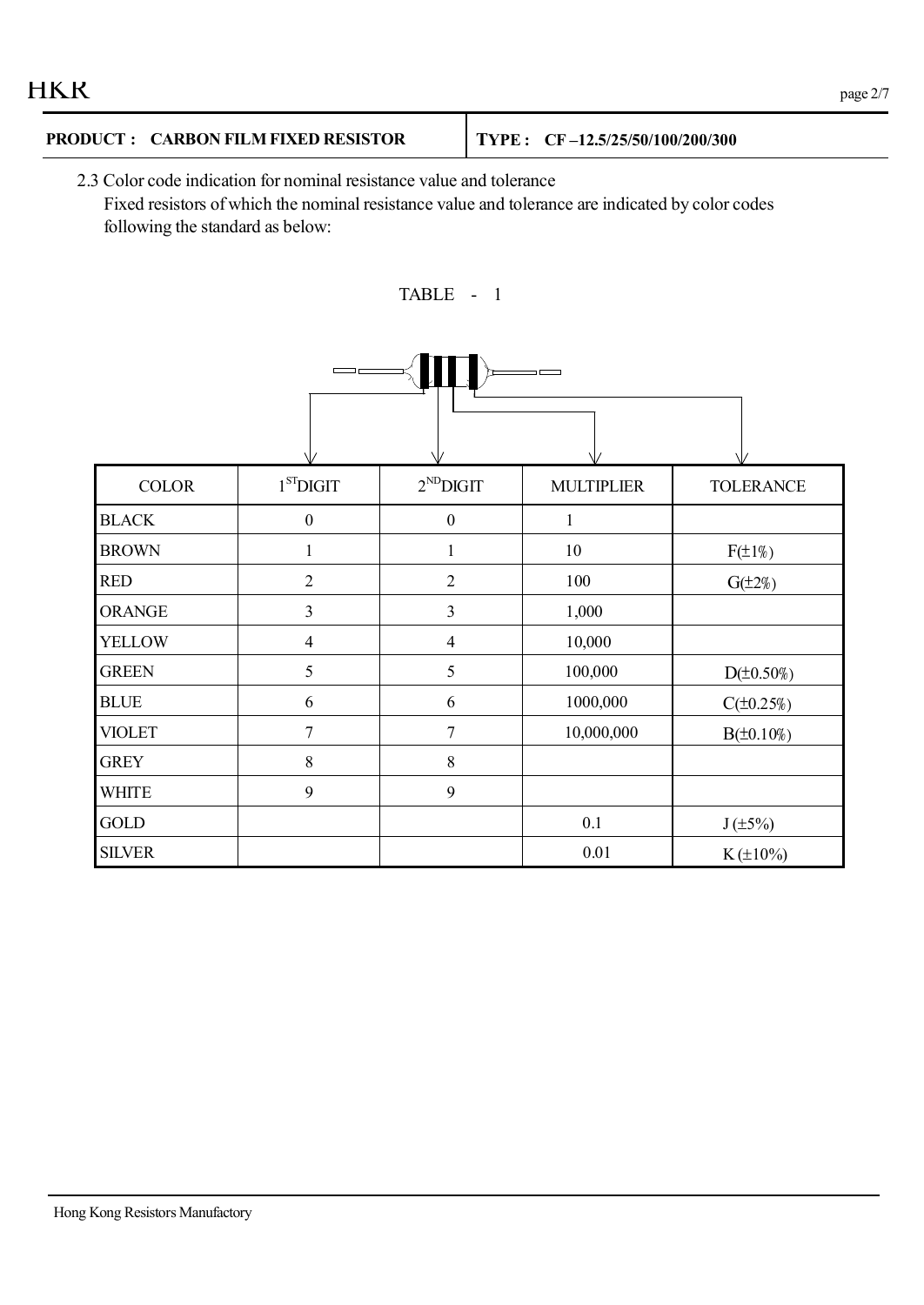# **3. DIMENSIONS** :



|                   |               |               |                  | Unit: $mm$                 |  |
|-------------------|---------------|---------------|------------------|----------------------------|--|
|                   |               | <b>BODY</b>   | <b>LEAD WIRE</b> |                            |  |
| <b>TYPE</b>       |               | D             | H                |                            |  |
| $CF-12.5(CF-25S)$ | $3.5 \pm 0.5$ | $1.7 \pm 0.5$ | $28(24) \pm 1$   | $0.43(0.40) \pm 0.05$      |  |
| $CF-25(CF-50S)$   | $6.5 \pm 0.5$ | $2.3 \pm 0.5$ | $27(23) \pm 1$   | $0.52(0.43/0.48) \pm 0.05$ |  |
| CF-50(CF-100S)    | $9.0 \pm 0.5$ | $3.0 \pm 0.5$ | $26 \pm 1$       | $0.60 \pm 0.05$            |  |
| CF-100(CF-200S)   | $11.0 \pm 1$  | $4.0 \pm 0.5$ | $26(30)\pm1$     | $0.60 \pm 0.05$            |  |
| CF-200(CF-300S)   | $15.0 \pm 1$  | $5.0 \pm 0.5$ | $24(35)\pm1$     | $0.78 \pm 0.05$            |  |
| <b>CF-300</b>     | $17.0 \pm 1$  | $6.0 \pm 0.5$ | $24(35)\pm1$     | $0.78 \pm 0.05$            |  |

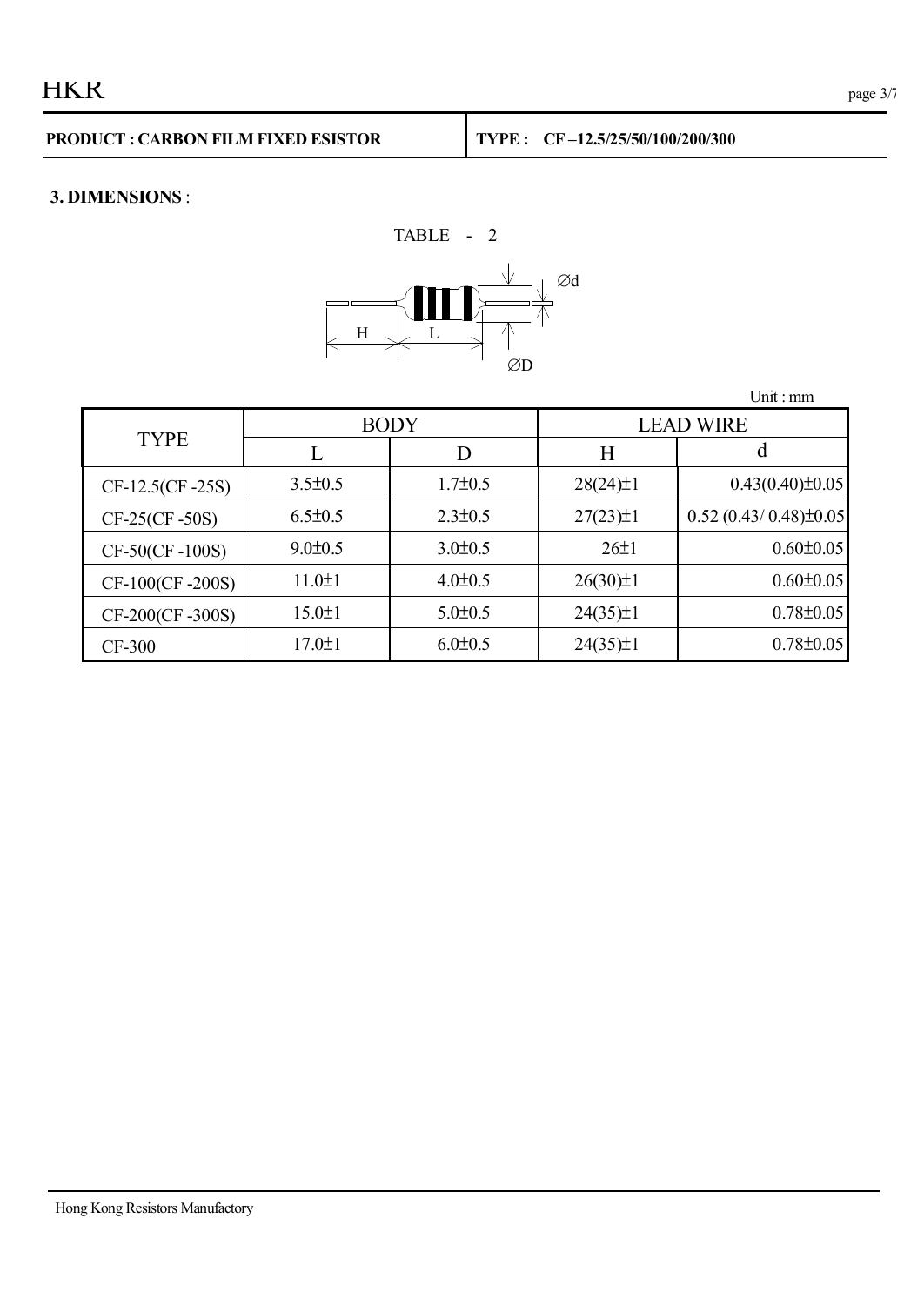# $HKR$  page 4/7

#### **PRODUCT : CARBON FILM FIXED ESISTOR TYPE : CF –12.5/25/50/100/200/300**

#### **4. SPECIFICATIONS**

## TABLE - 3

| <b>DESCRIPTION</b><br>内容                                                                                                       | $CF-12.5$                                                   | $CF-25$<br>$(CF-50S)$                                       | $CF-50$<br>$(CF-50S)$                                     | $CF-100$<br>$(CF-100S)$                                             | $CF-200$<br>$(CF-200S)$                  | $CF-300$<br>$(CF-300S)$                  |
|--------------------------------------------------------------------------------------------------------------------------------|-------------------------------------------------------------|-------------------------------------------------------------|-----------------------------------------------------------|---------------------------------------------------------------------|------------------------------------------|------------------------------------------|
| STANDARD RESISTANCE VALUE RANGE<br>標准阻值范圍                                                                                      | $1 \Omega - 4$ , $7M\Omega$                                 | $1 \Omega - 4$ , $7M\Omega$                                 | $1 \Omega - 4$ , $7M\Omega$                               | $1 \Omega - 4$ , $7M\Omega$                                         | $1 \Omega - 4$ , $7M\Omega$              | $1 \Omega - 4$ , $7M\Omega$              |
| POWER RATING AT 70°C<br>額定功率(70℃)                                                                                              | 1/8W                                                        | 1/4W                                                        | 1/2W                                                      | 1W                                                                  | 2W                                       | 3W                                       |
| MAX WORKING VOLTAGE<br>最高使用電壓                                                                                                  | 200V                                                        | 250V                                                        | 350V                                                      | 500V                                                                | 500V                                     | 500V                                     |
| MAX OVERLOAD VOLTAGE<br>最高過負荷電壓                                                                                                | 400V                                                        | 500V                                                        | 700V                                                      | 1,000V                                                              | 1,000V                                   | 1,000V                                   |
| OPERATING TEMPERATURE RANGE<br>使用溫度范圍                                                                                          | $-55^{\circ}$ C $-135^{\circ}$ C                            | $-55^{\circ}$ C $\sim$ +135 $^{\circ}$ C                    | $-55^{\circ}$ C $-135^{\circ}$ C                          | $-55^{\circ}$ C $\sim$ +155 $^{\circ}$ C                            | $-55^{\circ}$ C $\sim$ +155 $^{\circ}$ C | $-55^{\circ}$ C $-155^{\circ}$ C         |
| TEMPERATURE COEFFICIENT<br>溫度特性<br>$\leq 10 \Omega$<br>$10 \Omega - 220K \Omega$<br>$230K\Omega - 1M\Omega$<br>OVER $1M\Omega$ | $\pm$ 300PPM<br>$-500$ PPM<br>$-1$ , OOOPPM<br>$-1,500$ PPM | $\pm$ 300PPM<br>$-500$ PPM<br>$-1$ , OOOPPM<br>$-1,500$ PPM | $\pm$ 300PPM<br>$-500$ PPM<br>$-700$ PPM<br>$-1$ , 000PPM | $\pm$ 300PPM<br>$-400$ PPM<br>$-600$ PPM                            | $± 300$ PPM<br>$-400$ PPM<br>$-600$ PPM  | $\pm$ 300PPM<br>$-400$ PPM<br>$-600$ PPM |
| TEMPERATURE CYCLING<br>溫度循環                                                                                                    | $\pm$ (1R%+0, 05 $\Omega$ )                                 | $\pm$ (1R%+0, 05 $\Omega$ )                                 | $\pm$ (1R%+0, 05 $\Omega$ )                               | $\pm$ (1R%+0, 05 $\Omega$ )                                         | $\pm$ (1R%+0, 05 $\Omega$ )              | $\pm$ (1R%+0, 05 $\Omega$ )              |
| VOLTAGE COEFFICIENT<br>電壓特性                                                                                                    | MAX. 50PPM/V                                                | MAX. 50PPM/V                                                | MAX. 50PPM/V                                              | MAX. 50PPM/V                                                        | MAX. 50PPM/V                             | MAX. 50PPM/V                             |
| <b>INSULATION RESISTANCE</b><br>絕緣電阻                                                                                           | MIN. 1, $000M\Omega$                                        | MIN. 1, $000M\Omega$                                        | MIN. 1, $000M\Omega$                                      | MIN. 1, $000M\Omega$                                                | MIN. 1, $000M\Omega$                     | MIN. 1, $000M\Omega$                     |
| HUMIDITY<br>耐濕負荷壽命                                                                                                             | $\pm 3\%$                                                   | $\pm 3\%$                                                   | $\pm 3\%$                                                 | $\pm 3\%$                                                           | $\pm 3\%$                                | $\pm 3\%$                                |
| SHORT-TIME OVERLOAD<br>短時間過負荷                                                                                                  | $\pm$ (1R%+0, 05 $\Omega$ )                                 | $\pm$ (1R%+0, 05 $\Omega$ )                                 | $\pm$ (1R%+0, 05 $\Omega$ )                               | $\pm$ (1R%+0, 05 $\Omega$ )                                         | $\pm$ (1R%+0, 05 $\Omega$ )              | $\pm$ (1R%+0, 05 $\Omega$ )              |
| SOLDERABILITY<br>焊錫性                                                                                                           | MIN. 95% COVERED                                            |                                                             |                                                           | MIN. 95% COVERED MIN. 95% COVERED MIN. 95% COVERED MIN. 95% COVERED |                                          | MIN. 95% COVERED                         |
| <b>VIBRATION</b><br>耐震性                                                                                                        | $+$ (1R%+0, 05 $\Omega$ )                                   | $+$ (1R\%+0, 05 $\Omega$ )                                  | $+$ (1R%+0, 05 $\Omega$ )                                 | $\pm$ (1R%+0, 05 $\Omega$ )                                         | $+$ (1R\%+0, 05 $\Omega$ )               | $+$ (1R%+0, 05 $\Omega$ )                |
| <b>LOAD LIFE</b><br>負載壽命                                                                                                       | MAX. $\pm$ 5%                                               | MAX. $\pm$ 5%                                               | MAX. $\pm$ 5%                                             | MAX. $\pm$ 5%                                                       | MAX. $\pm$ 5%                            | MAX. $\pm$ 5%                            |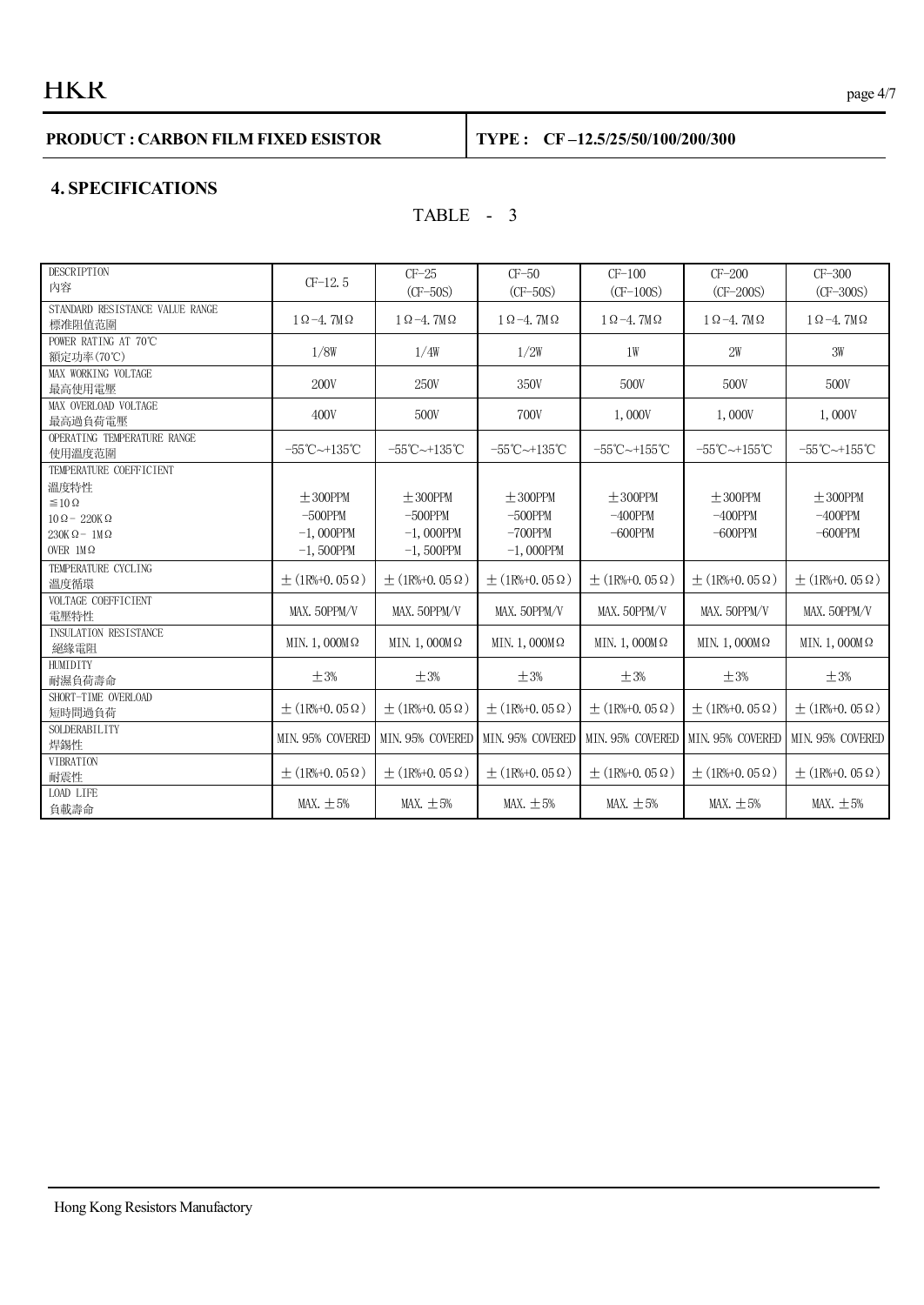# **5. STRUCTURE DIAGRAM**

TABLE - 4



(1) CORE CERAMIC ROD

- (2) RESISTANCE FILM CARBON FILM
- (3) TERMINAL TINNED IRON CAP
- (4) CONNECTION ELECTRIC WELDING
- (5) LEAD WIRE SOLDERED OR TINNED ANNEALED COPPER WIRE
- (6) UNDERCOAT ELECTRIC INSULATION VARNISH
- 
- 
- 
- (7) FINISHING PAINTING ELECTRIC INSULATION PAINT
- (8) INDICATION COLOR CODE INK

|                                 | MAX. TESTING VOLTAGE |                |  |
|---------------------------------|----------------------|----------------|--|
| <b>RATED RESISTANCE VALUE</b>   | 0.125W/0.25W         | 0.5W/1W/2W/3W  |  |
| $1 \Omega \leq R < 10 \Omega$   | 0.3                  | 0 <sup>3</sup> |  |
| $10\Omega \leq R < 100\Omega$   | 0.3                  |                |  |
| $100\Omega \leq R < 1K\Omega$   |                      |                |  |
| $1K\Omega \leq R < 10K\Omega$   |                      | 10             |  |
| $10K\Omega \leq R < 100K\Omega$ | 10                   | 30             |  |
| $100K\Omega \leq R < 1M\Omega$  | 30                   | 50             |  |
| 1M $\Omega \leq R$              |                      |                |  |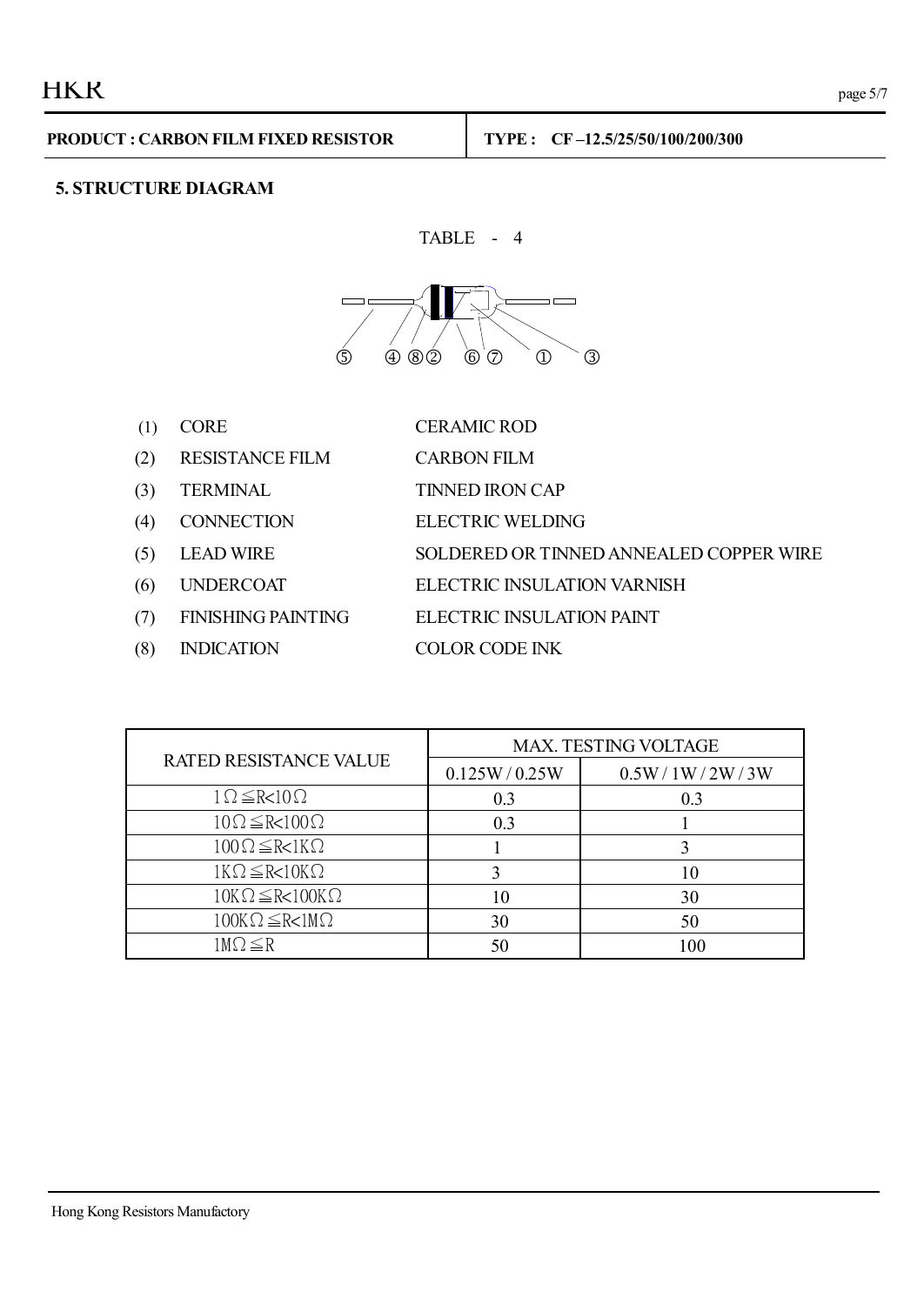# $HKR$  page 6/7

#### **PRODUCT : CARBON FILM FIXED RESISTOR TYPE : CF –12.5/25/50/100/200/300**

#### **6. CHARACTERISTICS**

#### $TABLE - 5$

| DC RESISTANCE VALUE                          | TEST METHOD MIL-STD-202 ITEM 303 | VOLTAGE AS TABLE -4.<br>TEMPERATURE 25°C±2°C.<br>AQL 0.25%.                                                                                                                                                                                                                                                  |
|----------------------------------------------|----------------------------------|--------------------------------------------------------------------------------------------------------------------------------------------------------------------------------------------------------------------------------------------------------------------------------------------------------------|
| <b>VOLTAGE WITHSTAND</b>                     | TEST METHOD MIL-STD-202 ITEM 301 | V-BLOCK METHOD.<br>VOLTAGE AS TABLE -3 x1.42, 1 MIN.<br>AQL 1%.                                                                                                                                                                                                                                              |
| <b>SHORT TIME OVERLOAD</b>                   | TEST METHOD JIS C 5202 ITEM 5.5  | RATED VOLTAGE × 2.5 TIMES<br>OR MAX.WORKINGVOLTAGE × 2 TIMES.<br>ABOVE TEST 5 SEC.<br>THE RESISTANCE VALUE CHANGE RATE<br>SHALL BE WITHIN $\pm (1\%R+0.05 \Omega)$ .                                                                                                                                         |
| <b>TERMINAL STRENGTH</b>                     | TEST METHOD MIL-STD-202 ITEM 211 | TENSILE STRENGTH: 1K<br>TENSIONAL STRENGTH: 180°, 2 CYCLES.<br>BENDING STRENGTH: 0.5KG, 2 TIMES.<br>THE RESISTANCE VALUE CHANGE RATE<br>SHALL BE WITHIN $\pm (0.5\%R+0.05 \Omega)$ .                                                                                                                         |
| SOLDERABILITY OF TERMINAL                    | TEST METHOD MIL-STD-202 ITEM 210 | 260°C±5°C 10±1SEC.<br>AFTER TESTING, LEAVE FOR 3 HOURS.<br>THE RESISTANCE VALUE CHANGE RATE<br>SHALL BE WITHIN $\pm (1\%R+0.05 \Omega)$ .                                                                                                                                                                    |
| <b>TEMPERATURE CYCLE</b>                     | TEST METHOD MIL-STD-202 ITEM 107 | LOW SIDE TEMPERATURE : -55°C±3°C 30MIN.<br>ROOM TEMPERATURE: 10-15MIN.<br>HIGH SIDE TEMPERATURE : +125°C±3°C 30MIN.<br>ROOM TEMPERATURE: 10-15MIN.<br><b>ABOVE TEST 5 CYCLES</b><br>AFTER LAST CYCLE, LEAVE FOR 1-3 HOURS.<br>THE RESISTANCE VALUE CHANGE RATE<br>SHALL BE WITHIN $\pm (1\%R+0.05 \Omega)$ . |
| <b>VIBRATION WITHSTAND</b>                   | TEST METHOD MIL-STD-202 ITEM 204 | X, Y, Z-EACH DIRECTION 2 HOURS.<br>AMPLITUDE 0.75MM.<br>$RANGE$ : 10HZ ~ 500HZ.<br>THE RESISTANCE VALUE CHANGE RATE<br>SHALL BE WITHIN $\pm(1\%R+0.05 \Omega)$ .                                                                                                                                             |
| <b>LOAD LIFE</b>                             | TEST METHOD MIL-STD-202 ITEM 108 | $70^{\circ}$ C $\pm 2^{\circ}$ C.<br>1000 HOURS<br>RATED VOLTAGE (1.5 HOURS ON, 0.5 HOUR OFF).<br>THE RESISTANCE VALUE CHANGE RATE<br>SHALL BE WITHIN $\pm (5\%R+0.1 \Omega)$ .                                                                                                                              |
| RESISTANCE TEMPERATURE<br><b>COEFFICIENT</b> | TEST METHOD MIL-STD-202 ITEM 304 | THE RESISTANCE VALUE CHANGE RATE<br>SHALL BE AS TABLE - 3.                                                                                                                                                                                                                                                   |
| <b>LOAD LIFE IN HUMIDITY</b>                 | TEST METHOD MIL-STD-202 ITEM 103 | THE RESISTANCE VALUE CHANGE RATE<br>SHALL BE WITHIN $\pm (5\%R+0.1 \Omega)$ .                                                                                                                                                                                                                                |

NOTE :RESISTORS SHALL BE EXAMINED FOR EVIDENCE OF NO MECHANICAL DAMAGE ,ARCINGAND BREAKDOWNAFTER THE TEST.